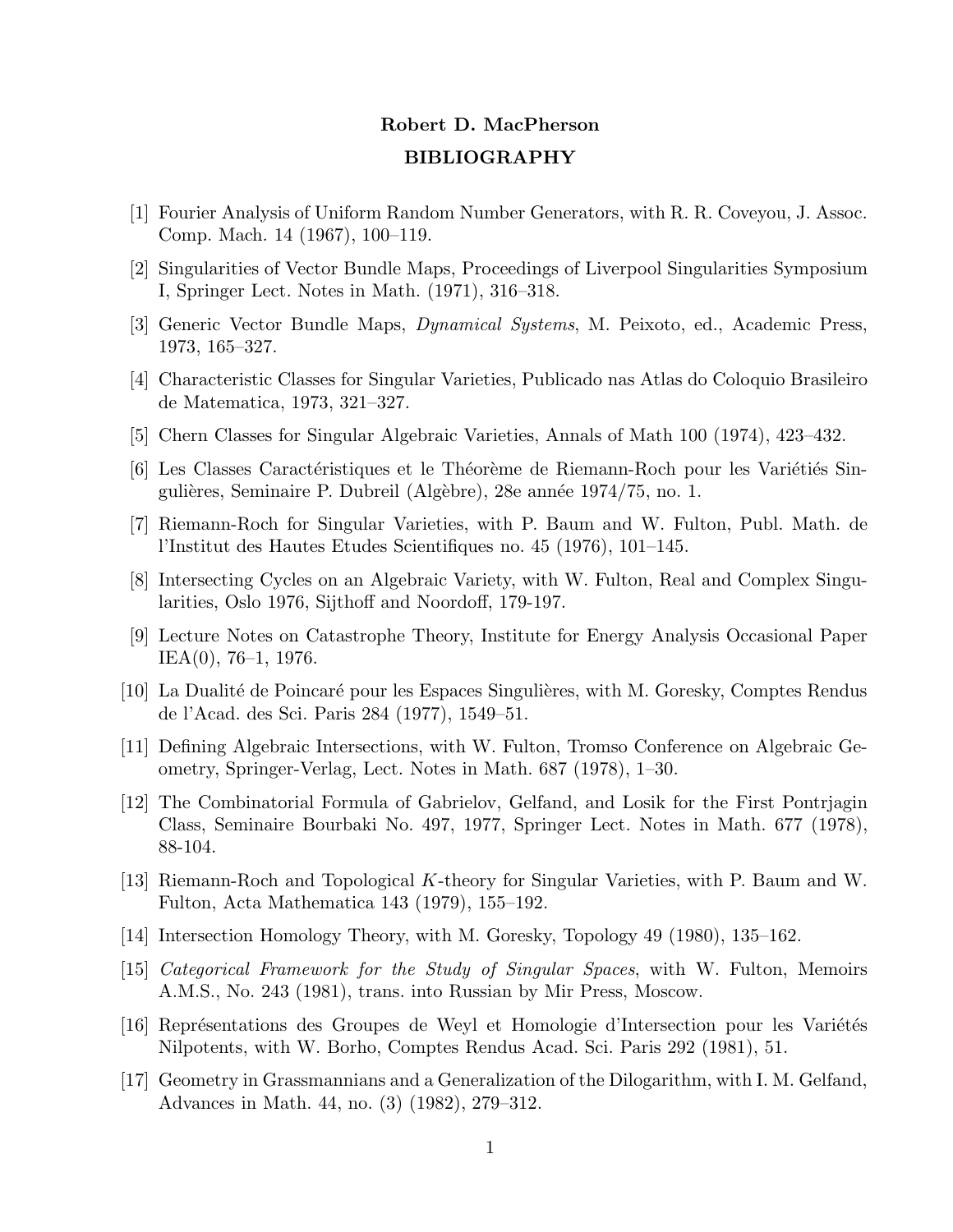- [18]  $L^2$  cohomology and Intersection Homology of Algebraic Varieties, with J. Cheeger and M. Goresky, Ann. of Math. study: I.A.S. Seminar on Differential Geometry, 1982, 303– 340.
- [19] On the Topology of Algebraic Maps, with M. Goresky, Proc. of LaRabida Conference on Algebraic Geometry, 1981, Springer Lect. Notes in Math. 961 (1982), 119–129.
- [20] Intersection Homology II, with M. Goresky, Inventiones Math. 71 (1983), 77–129.
- [21] Stratified Morse theory, with M. Goresky, Proc. A.M.S. Symp. in Singularities, Vol. 40 (1983), 517–534.
- [22] Schubert Cells and Verma Modules: a Dictionary, with S. I. Gelfand, Seminaire d'Alg`ebre, Springer Lect. Notes in Math. 924 (1983), 1–49.
- [23] Morse Theory and Intersection Homology, Astérisque  $101-102$  (1983), 135–192.
- [24] Partial Resolutions of Nilpotent Varieties, with W. Borho, Astérisque  $101-102$  (1983), 23–74.
- [25] About the Enumeration of Contacts, with W. Fulton and S. Kleiman, in Algebraic Geometry – Open Problems, Springer Lect. Notes in Math. 997 (1983), 156–196.
- [26] Global Questions in the Topology of Singular Spaces, Plenary Address, Proceedings of the International Congress of Mathematicians, 1983, Polish Scientific Publishers, Warsaw (1984).
- [27] Classes Caractéristiques des Images Directes des Fibres Vectoriels pour les Révêtments, with W. Fulton, Comptes Rendues Acad. Sci. Paris 299 (1984), 379–83.
- [28] Notes on Examples of Intersection Homology, Lefschetz Fixed Point Theorem, and Problems in Intersection Homology, with M. Goresky, in Bern Intersection Homology Seminar, A. Borel, ed., Progress in Mathematics, Birkhäuser, 1984.
- [29] Open Problems in Algebraic Groups, with W. Borho and J-L. Brylinski, Proc. Twelfth International Symposium, Taniguchi Foundation (1984), 3–5.
- [30] Construction Elémentaire des Faisceaux Perverses, with K. Vilonen, Comptes Rendues Acad. Sci. Paris 299 (1984), 443–446.
- [31] Lefschetz Fixed Point Theorem for Intersection Homology, with M. Goresky, Commentari Math. Helv. 60 (1985), 366–391.
- [32] A Note on Primitive Ideals and Characteristic Classes, with W. Borho and J.-L. Brylinski, in *Geometry Today*, 11–20, Birkhäuser Prog. in Math., 1985.
- [33] Cohomologie Equivariante Délocaisé, with P. Baum and J.-L. Brylinski, Comptes Rendues Acad. Sci. Paris 300 (1985), 605–609.
- [34] Elementary Construction of Perverse Sheaves, with Kari Vilonen, Inventiones Math. 84 (1986), 403–435.
- [35] Simplicial Intersection Homology, with M. Goresky, appendix to "Elementary Construction of Perverse Sheaves," Inventiones Math. 84 (1986), 432–433.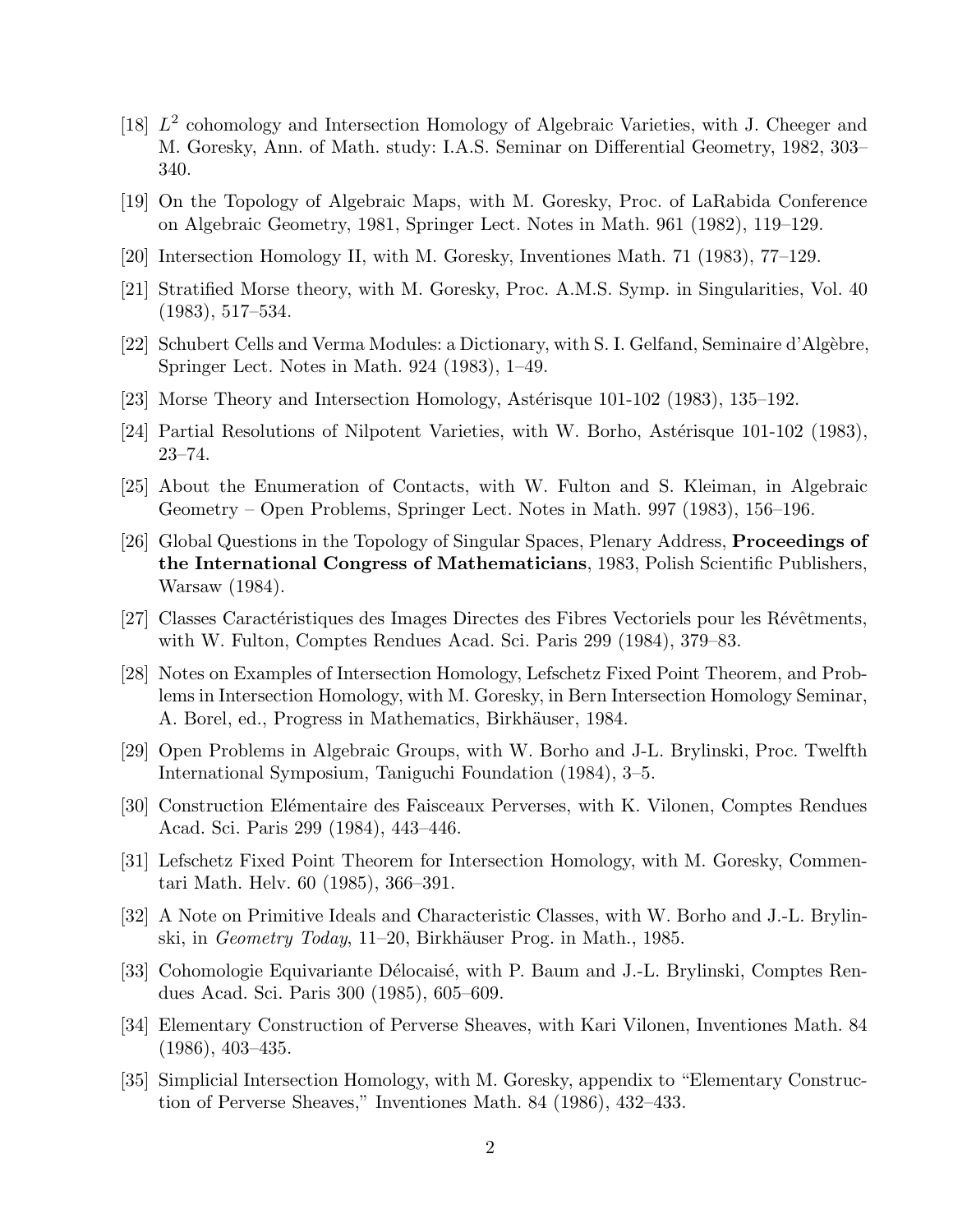- [36] Springer's Weyl Group Representations through Characteristic Classes of Cone Bundles, with W. Borho and J. L. Brylinski, Math. Annalen 278 (1987), 273–289, volume in honor of F. Hirzebruck.
- [37] Chern Classes of Direct Image Bundles for Covering maps, with W. Fulton, Annals of Mathematics 125 (1987), 1–92.
- [38] Notes on Motivic Cohomology, with A. H. Beilinson and V. Schechtman, Duke Math. Journal 54 (1987), 679–710, volume in honor of Yu. I. Manin.
- [39] On the Topology of Algebraic Torus Actions, with M. Goresky, Algebraic Groups Utrecht 1986, conference in honor of T. A. Springer, Springer Lect. Notes. in Math. 1271 (1987), 73–90.
- [40] Combinatorial Geometries, Grassmannians, and the Moment Map, with I. M. Gelfand, M. Goresky, and V. Serganova, Advances in Math. 63 (1987), 301–316.
- [41] Stratified Morse Theory, with Mark Goresky, Springer-Verlag, Ergebnisse vol. 14 (1988), translated into Russian by Mir Press, Moscow.
- [42] On the Geometry of Complete Quadrics, with C. DeConcini, M. Goresky, and C. Procesi, Commentari Math. Helv. 63 (1988), 337–413.
- [43] Perverse Sheaves with Singularities Along the Curve  $y^n = x^m$ , with Kari Vilonen, Commentari Math. Helv. 63 (1988), 89–102.
- [44] *Primitive ideals and cone bundles*, with W. Borho and J.-L. Brylinski, Birkhäuser Prog. in Math. 78 (1989).
- [45] Classical Projective Geometry and Modular Varieties, with Mark McConnell, in Algebraic Analysis, Geometry, and Number Theory, J.-I. Igusa, ed., Johns Hopkins Univ. Press (1989), 237–290.
- [46] A Geometric Setting for the Quantum Deformation of  $GL_n$ , with A. Beilinson and G. Lusztig, Duke Math. J. 61 (1990), 655–677.
- [47] Higher Logarithms, with R. Hain, Illinois J. of Math. 34 (1990), 392–475.
- [48] Simplicial Differential Forms with Poles, with J. P. Brasselet and M. Goresky, American J. of Math. 113 (1991), 1019–1052.
- [49] Intersection Homology and Perverse Sheaves, Colloquium Lecture notes distributed by the AMS, (1991).
- [50] Lefschetz Numbers of Hecke Correspondences, with Mark Goresky, in Zeta Functions to Picard Modular Surfaces, edited by R. Langlands and D. Ramakrishnan, 465–78 (1992).
- [51] A Combinatorial Formula for the Pontrjagin Classes, with I. M. Gelfand, Bull. Amer. Math. Soc. 26, No. 2 (1992), 304–309.
- [52] Microlocal perverse sheaves, with S. Gelfand and K. Vilonen, preprint (1992).
- [53] Explicit Reduction Theory for Siegel Modular Threefolds, with M. McConnell, Inventiones Math. 111 (1993), 575–625.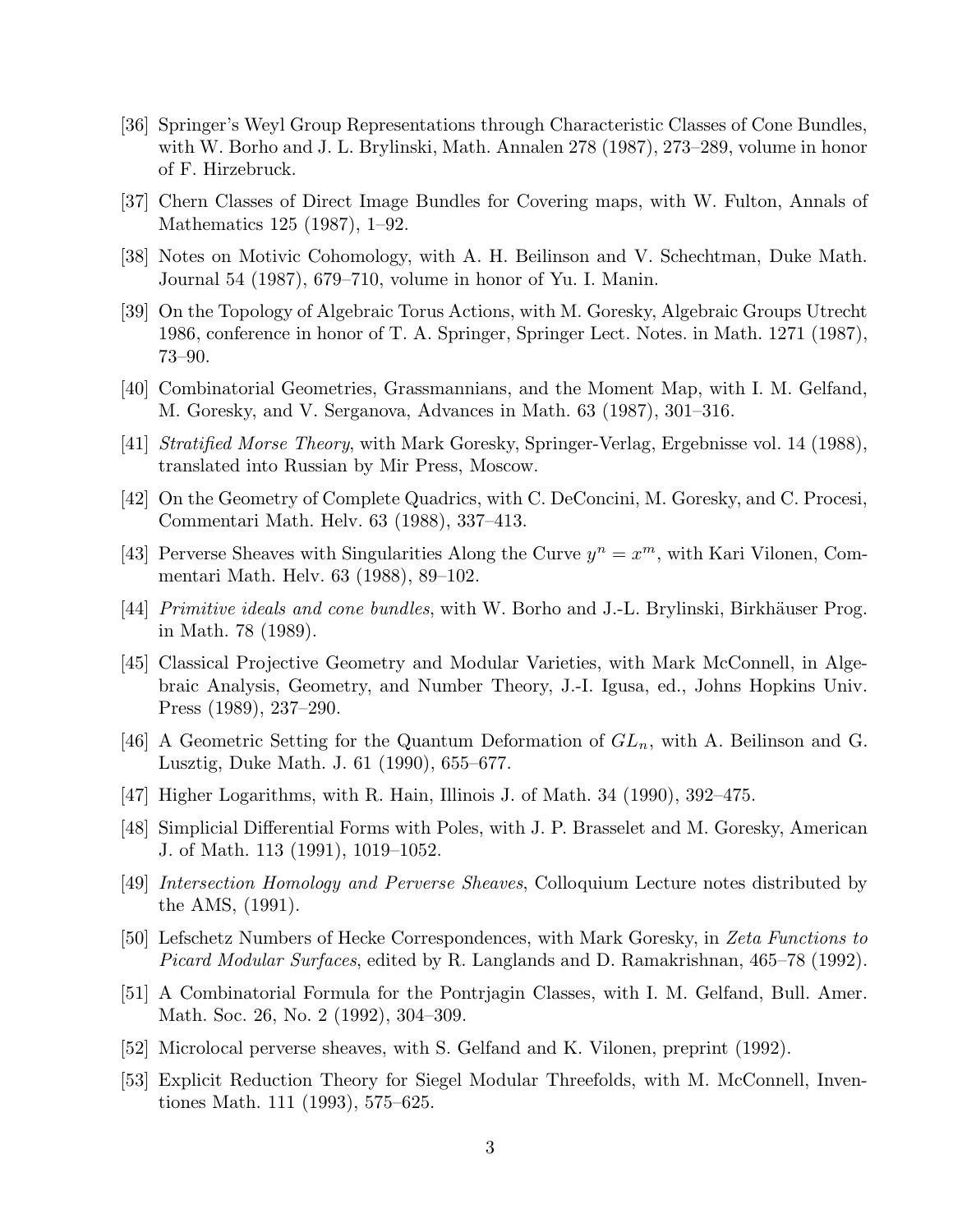- [54] Geometric Construction of Polylogarithms, with M. Hanamura, Duke Math. Journal 70 (1993), 481–516.
- [55] Local Contribution to the Lefschetz Fixed Point Formula, with M. Goresky, Inventiones Math. 111 (1993), 1–33.
- [56] Combinatorial Differential Manifolds, Topological Methods on Modern Mathematics, conference in honor of J. Milnor, M. Spivak, ed., Publish or Perish Press (1993), 203–222.
- [57] Delocalized Equivariant Cohomology for Smooth Circle Actions, with J.-L. Brylinski and Paul Baum, preprint (1993).
- [58] Weighted Cohomology, with G. Harder and M. Goresky, Inventiones Math. 116 (1994), 139–213, volume in honor of F. Hirzebruch.
- [59] A Compactification of Configuration Space, with W. Fulton, Annals of Math. 139 (1994), 183–225.
- [60] Geometric Construction of Polylogarithms, II, with M. Hanamura, the Gelfand Conference proceedings Vol. 2, Progress in Mathematics, Birkhäuser (1995).
- [61] Intersection Theory on Spherical Varieties, with W. Fulton, F. Sottile, and B. Sturmfels, J. Alg. Geom. 4 (1995), 181–93.
- [62] Perverse Sheaves and Quivers, with S. Gelfand and K. Vilonen, Duke Math. J. 83 (1996), no. 3, 621–643.
- [63] Discrete Series Characters and the Lefschetz Formula for Hecke Operators, with R. Kottwitz and M. Goresky, Duke Math. J. 89 (1997), no. 3, 477–554.
- [64] Equivariant Cohomology, Koszul Duality, and the Localization Theorem, with M. Goresky and R. Kottwitz, Invent. math. 131 (1998), no. 1, 25–83.
- [65] Correction to "Discrete series characters and the Lefschetz formula for Hecke operators", Duke Math. J. 92 (1998), no. 3, 665–666.
- [66] Making conical compactifications wonderful, with C. Procesi, Selecta Math. (N.S.) 4 (1998), no. 1, 125–139.
- [67] Intersection homology of toric varieties and a conjecture of Kalai, with Tom Braden, Comment. Math. Helv. 74 (1999), no. 3, 442–455.
- [68] L'alg`ebre de cohomologie du compl´ement, dans un espace affine, d'une famille finie de sous-espaces affines, with P. Deligne and M. Goresky, Michigan Math. J 48 (2000), 121– 136.
- [69] From moment graphs to intersection cohomology, with Tom Braden, Math. Ann. 321, no. 3, (2001), 533–551.
- [70] Geometry of compactifications of locally symmetric spaces, with Lizhen Ji, Ann. de L'Institut Fourier 52 (2002), no. 2, 103 pp.